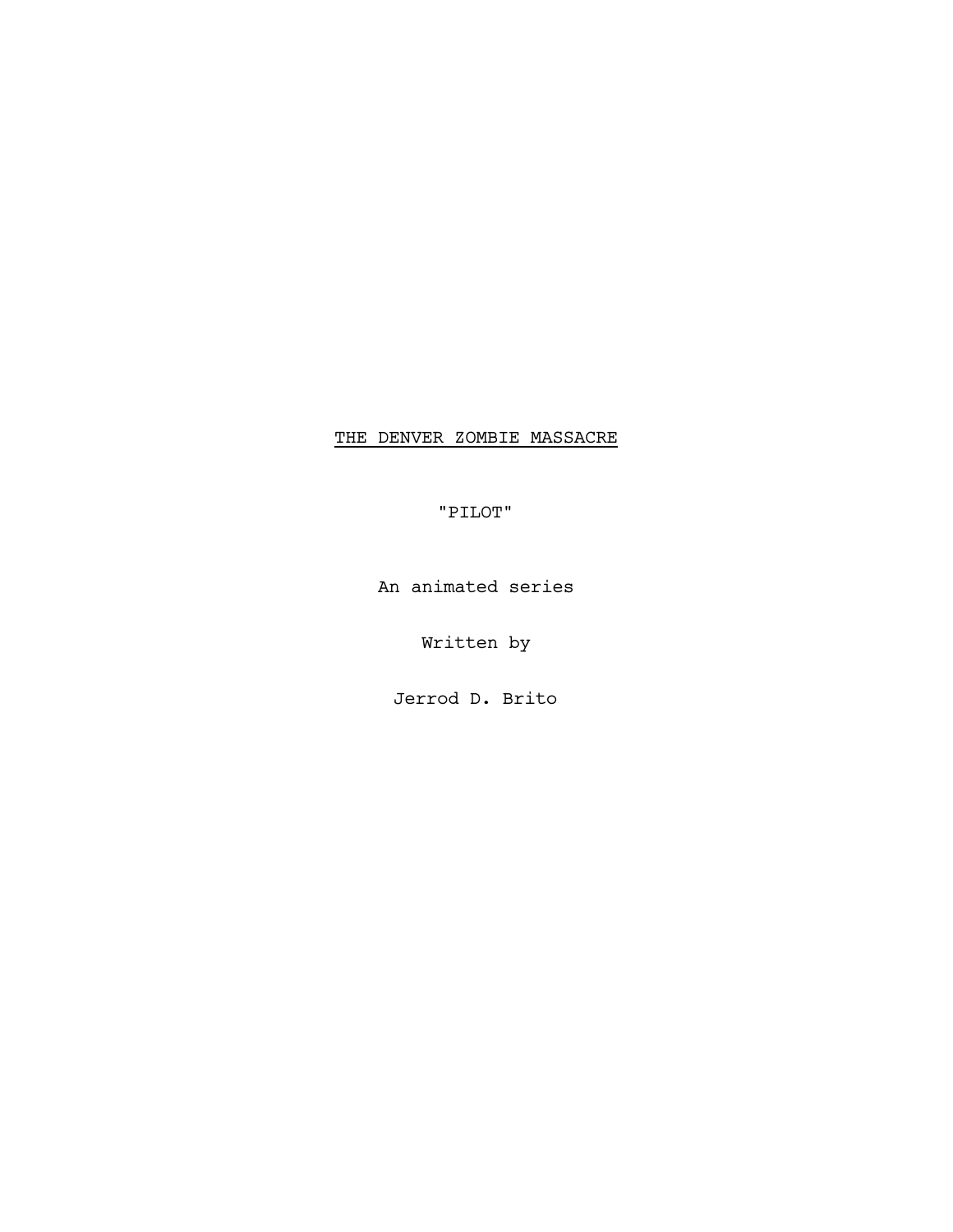#### **FADE IN:**

### **EXT. CASA DE LOS MUERTOS - DAY**

Gray house in a colorful suburban neighborhood, a trickedout, armored hearse with biohazard stickers parked in front, just beyond the unkempt grass. An extremely close figure lurches past our view in silhouette.

# **INT. CASA DE LOS MUERTOS - KITCHEN - DAY**

Clean-ish bachelor pad kitchen. Goth/Horror decorations.

FREDRICK SCHUMACHER (23) sits at the kitchen table with a party hat on each side of his black and neon green mohawk (like horns). He wears black clothes with holes in them, a spiked collar and jacket, and a childlike smile. He holds a knife and fork at the ready.

On the table: a skull-shaped cake that reads "HAPPY BIRTHDAY FREDRICK!" with an unlit candle in the shape of a "23."

> FREDRICK Jason! Is it five o'clock yet?

JASON WILDE (24) pops into the room. Black clothes with a blue screen-printed skull, baseball cap, and piercings.

> JASON Almost. Are you ready to party?

FREDRICK Obviously. Is Chucky coming?

JASON

Had to work.

FREDRICK

Hippie Dave?

JASON

Jail.

FREDRICK

Elliot?

JASON

Dead.

FREDRICK That hot chick next door?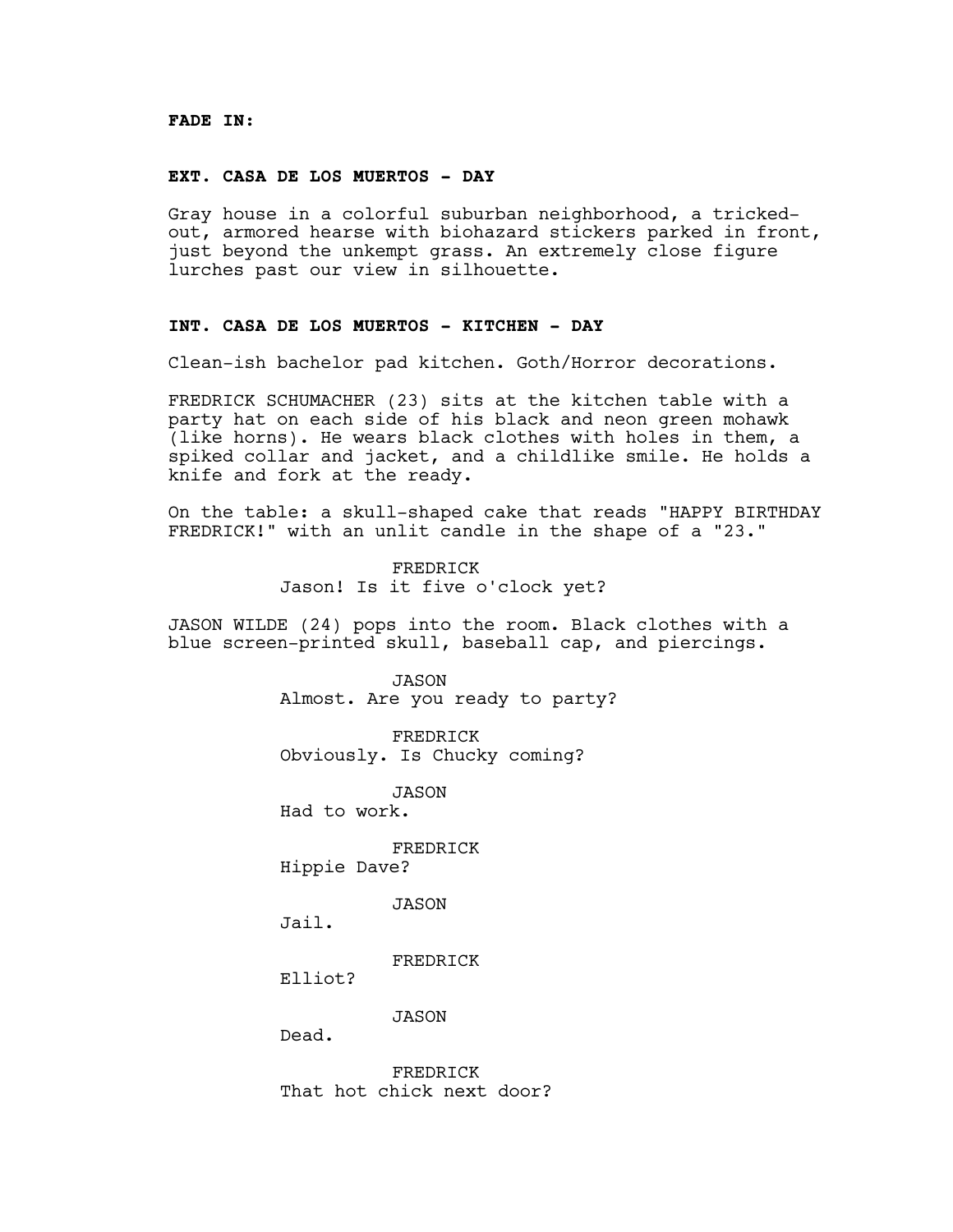Uh...

BEGIN FLASHBACK:

# **EXT. CASA DE LOS MUERTOS - YESTERDAY - DAY**

Jason cuts across the lawn to --

## **THE AVERAGE WHITE HOUSE ON THE RIGHT**

Jason drops an envelope in front of the door, rings the doorbell and scurries away.

WYNTER STARR (21) opens the door, glances around, and spots the envelope. The "bad girl next door" with fire engine red hair snatches the envelope and tears it open.

a note with letters cut out of various magazines spells out: "NEXT DOOR! TOMORROW! 5PM!"

### **INT. CASA DE LOS MUERTOS - BATHROOM - CONTINUOUS**

Jason sits on the toilet reading an adult magazine. A rock, with a note attached, shatters the bathroom window and rolls to a stop. Jason picks it up and unwraps the note.

The note reads "NO!" in big red letters.

END FLASHBACK SEQUENCE:

#### **BACK TO SCENE**

Jason smirks.

JASON

Mmmmaybe.

FREDRICK As long as you didn't invite that douchy neighbor from the house on the corner.

#### JASON

Fuller? Hell no. That guy sucks. Thinks he's such a bad ass just because he can afford tickets to Comic-Con and left that dent in your hearse with my skateboard somehow...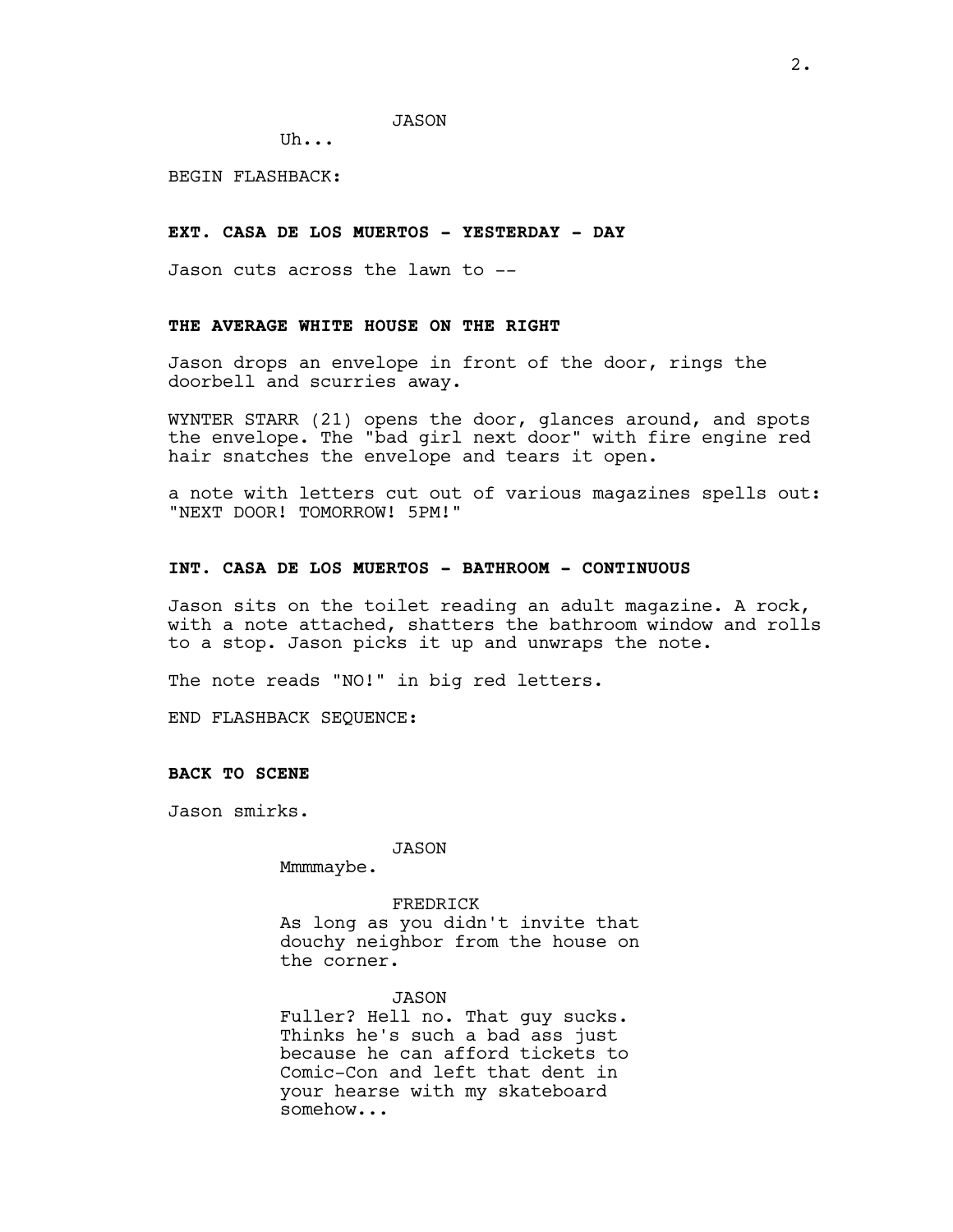FREDRICK Okay, so then who's coming?

JASON Uh... Me? Oh, and Mikey Bee, But I guarantee you my present is way cooler than whatever he got you.

FREDRICK Really? What did he get me?

JASON Hell if I know. You ready for mine?

Fredrick rolls his eyes. Hand gestures like "give it here."

JASON You know how you always wanted to kill zombies?

# FREDRICK

Yeah?

JASON Well I genetically engineered a biotoxin and released it into the atmosphere to reanimate the dead!

Jason grins, proudly.

FREDRICK Dude. You can't make a Pop Tart by yourself. How the fuck can you mastermind a zombie apocalypse?

JASON I found the instructions online.

A THUMPING SOUND COMES FROM THE FRONT DOOR.

JASON That's probably Mikey.

# **AT THE FRONT DOOR**

Fredrick, with Jason behind him, opens the door. A body slumps in and blocks the doorway. A host of blood-splattered zombies with graying flesh, red eyes, and torn clothes move in from the porch. Two others devour a screaming victim on the lawn and slowly turn their attention to the open door.

> JASON You're welcome.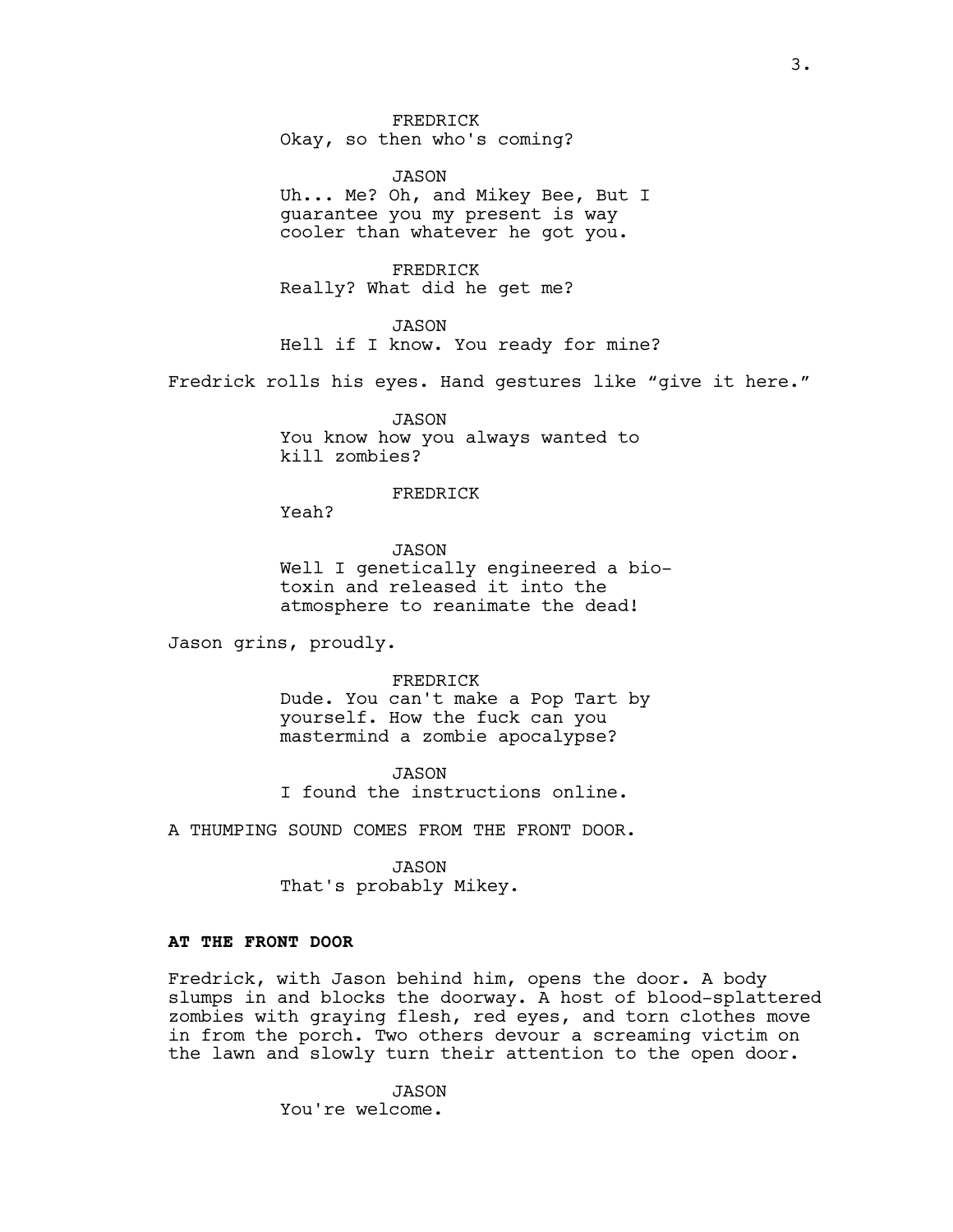SUPER: THE DENVER ZOMBIE MASSACRE, CHAPTER 1: BE CAREFUL WHAT YOU WISH FOR!

### **INT. CASA DE LOS MUERTOS - MOMENTS LATER**

Fredrick and Jason fearfully back themselves into a wall as eight zombies slowly advance.

Fredrick throws his birthday hats at them -- no effect.

JASON This isn't going how I pictured it.

FREDRICK Didn't those instructions say anything about adult supervision?

JASON Do I know any responsible adults?

Zombies close in. Fredrick and Jason slide down the wall.

FREDRICK Jason, before we die, there's something I need to confess. I used to fantasize about having sex with your ex-girlfriend.

JASON

Destiny?

FREDRICK

Yeah.

JASON I have a confession, too. I used to fantasize about you having sex with my ex-girlfriend.

FREDRICK

What?!

A glint of steel slashes through the horde. Zombies groan and shriek. The crowd turns toward the commotion and one-by-one fall to a Katana blade. Fredrick and Jason, who cover each other's eyes, take a peek.

Wynter stands before them with the bloody sword.

FREDRICK The hot neighbor chick! She came!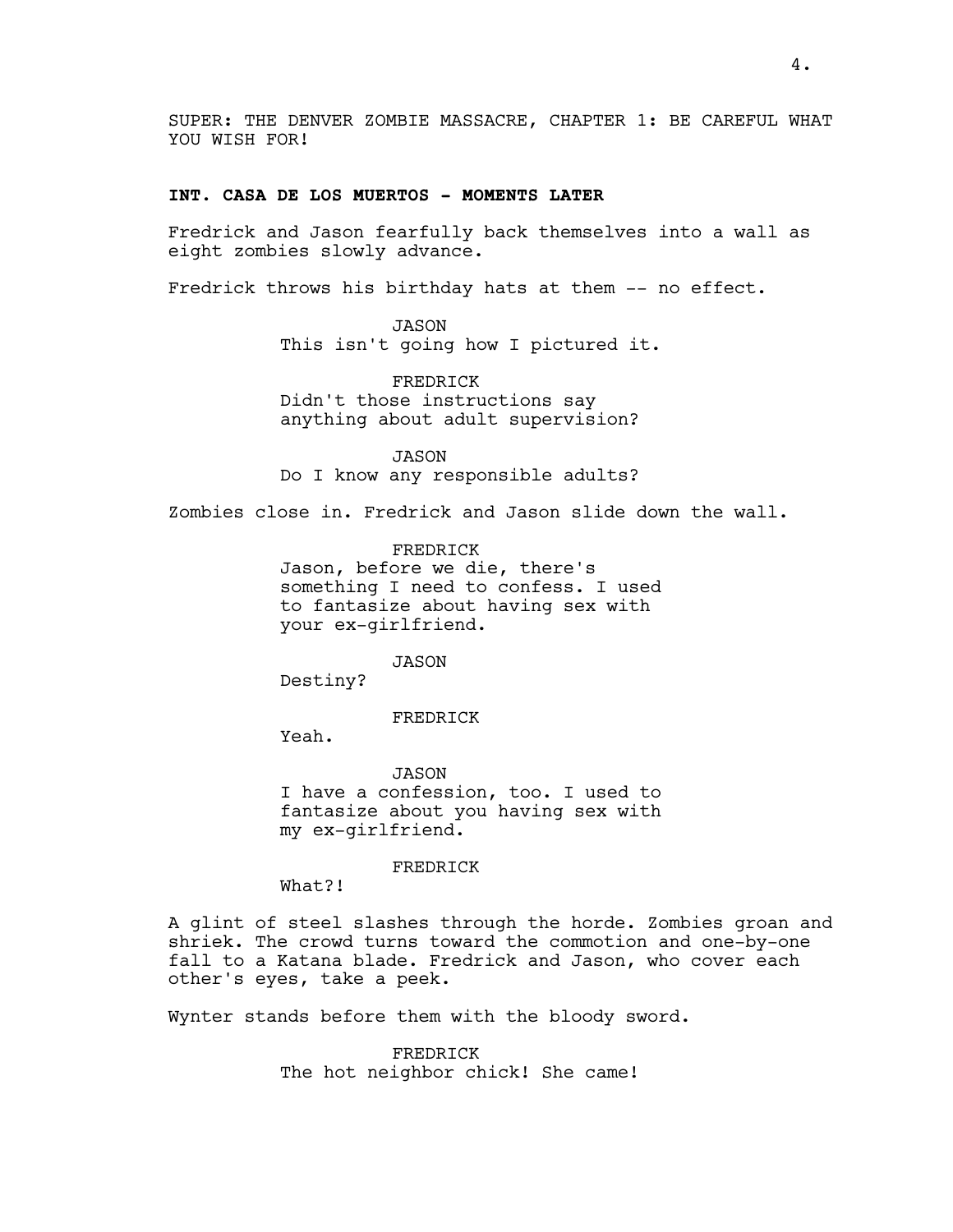JASON Hey! You got that from our display case! That's a limited edition collectible!

Jason jumps to his feet, Wynter shoves him back down.

JASON

(meekly) But, I guess you can use it.

WYNTER Shut up. Give me your keys.

FREDRICK

My keys?

Wynter kicks Fredrick.

WYNTER

The keys to the hearse! Now!

A creak comes from the door. A dozen zombies in the yard head for the entrance.

WYNTER

Shit!

Jason jumps to his feet.

JASON Quick! Follow me!

Fredrick and Wynter follow Jason upstairs.

### **INT. CASA DE LOS MUERTOS - JASON'S ROOM - DAY**

Superhero posters. Horror movie memorabilia. Pin-up girls. Jason locks the door behind them.

> WYNTER Why the hell did you lead us upstairs?

JASON They always run upstairs in the movies!

WYNTER Yes, and then they die!

JASON Not in the pornos.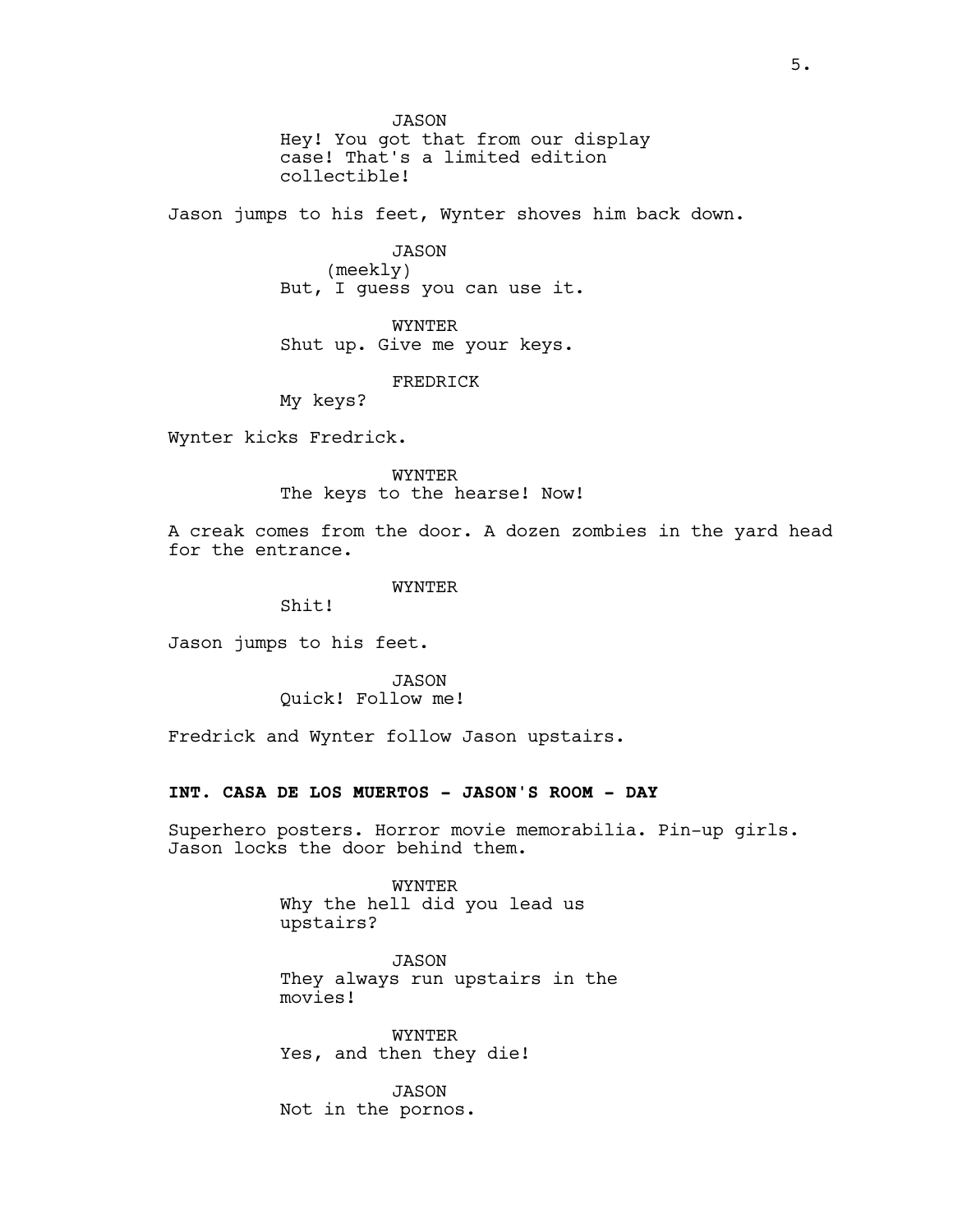Wynter partially unsheathes the Katana, threateningly.

FREDRICK Okay, everybody calm down. We have to figure this out.

#### WYNTER

Figure what out? What the hell just happened?

# FREDRICK

Long story short, Jason decided to raise the dead for my birthday.

#### WYNTER

(pointing at Jason) This one? He gets drunk and pees in my yard at night. How the hell did he raise the dead?

### JASON

First of all, I'm not always drunk. Second of all, it's not always pee. And third -- you're both missing the point!

#### FREDRICK

What? That there's a city full of zombies out there? That we could very well be the world's last line of defense against an army of the undead?

Fredrick puffs up his chest.

FREDRICK That I've been training for this day since I was eleven years old?

#### JASON

That I give epic birthday presents.

Fredrick looks out the window. ALARMS, HONKING, and SCREAMING echo through the neighborhood. Fires burn, people run for their lives, and a car crashes into a power line. The electricity goes out.

> FREDRICK Yeah. This is pretty fucking cool.

WYNTER Hey! D&D bags! Focus! What are we going to do?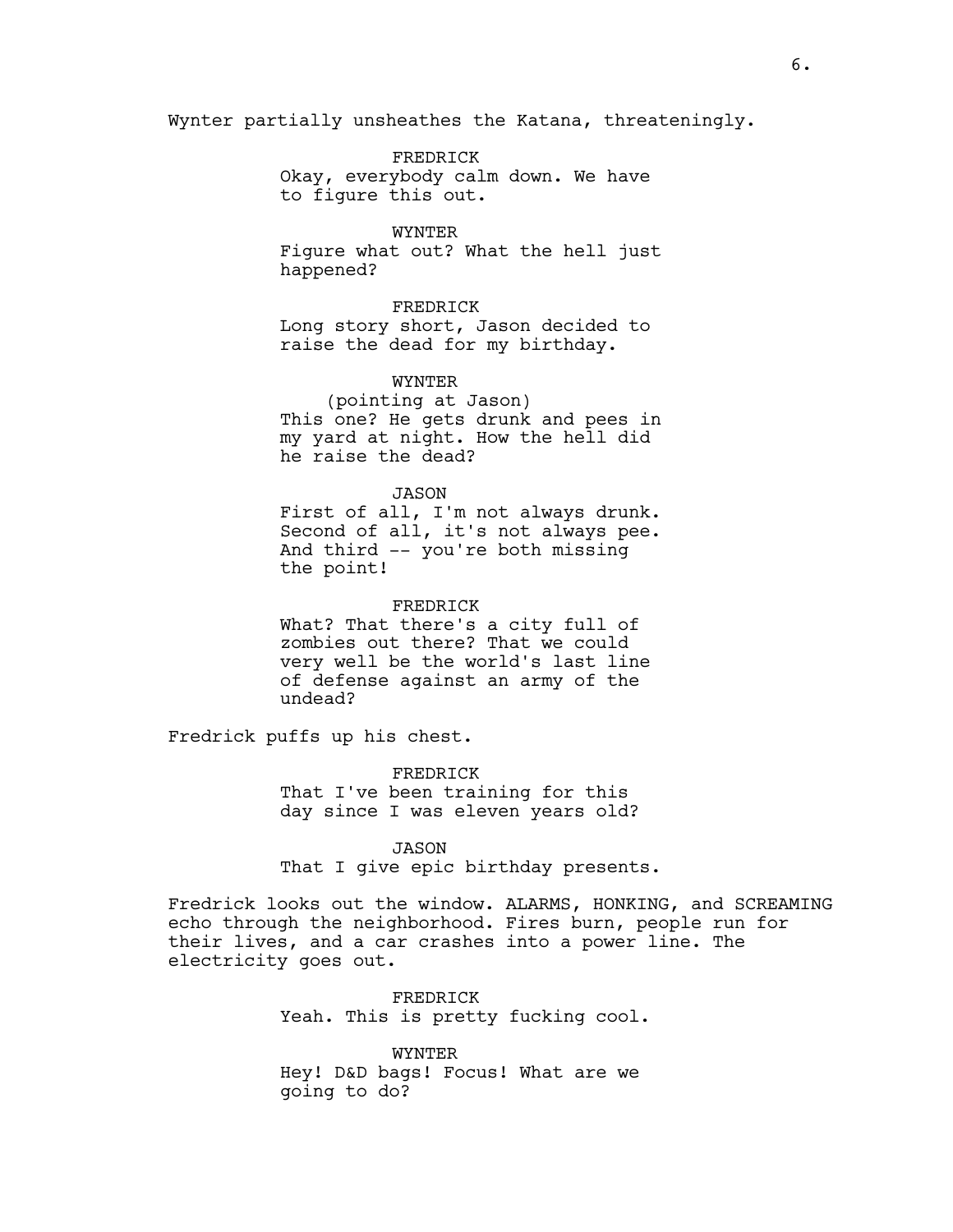## FREDRICK

Maybe the website you used has some sort of antidote.

WYNTER Great. Use the internet on your cell phones!

### JASON

We can't. No data plans. We've been using your unsecured WiFi since you moved in. But the website mentioned something about a book of the dead.

FREDRICK

The Book of the Dead! Of course! It has spells to invoke spirits, command demons and, uh, (pointing outside) That.

WYNTER Assuming either one of you can read, where do we get one?

JASON Amazon? I can probably get it here in six to eight business weeks.

Wynter slaps the back of Jason's head.

JASON Oww! Hmmm. Maybe there's a copy at the library?

FREDRICK If not, we can use their computer to access the website.

GLASS CAN BE HEARD BREAKING DOWNSTAIRS.

### FREDRICK

In the meantime, let's break out the secret stash we've been keeping for emergencies just like this.

# JASON

Now we're talking.

Jason slides a trunk labeled "OPEN IN CASE OF POWER OUTAGE" across the floor. He opens it to reveal dozens of pornographic magazines and a bag of weed.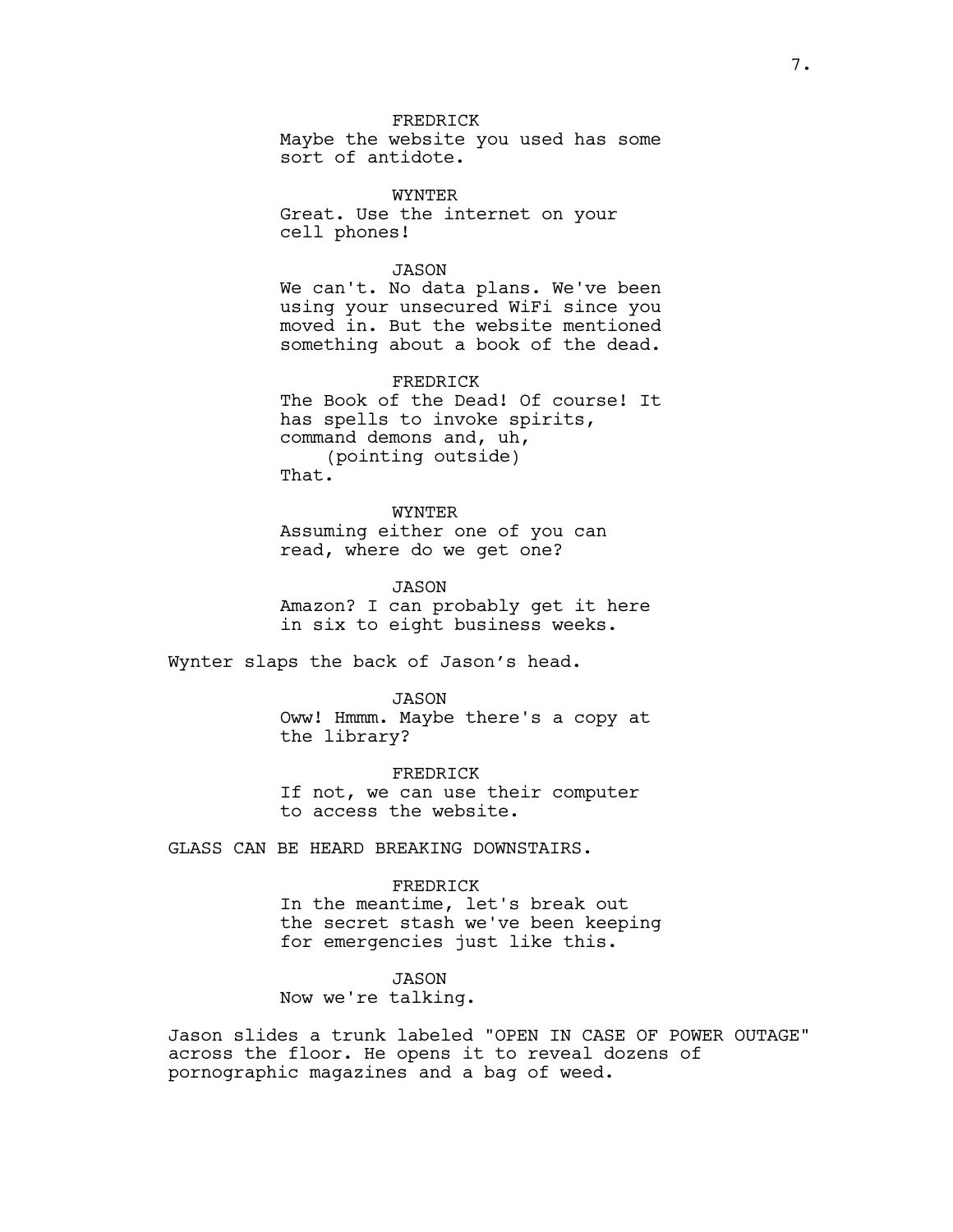### **EXT. CASA DE LOS MUERTOS - HALLWAY - DAY**

The trio sneak down the hallway. Wynter hacks a zombie out of their way as Jason carries the weed and a porn mag. They enter Fredrick's room.

# **INT. CASA DE LOS MUERTOS - FREDRICK'S ROOM - DAY**

Creepy room -- "Goth" decorations and Industrial band posters. He opens a coffin-shaped wardrobe.

### FREDRICK

Behold.

The arsenal contains various guns, explosives, blunt objects, tactical gear, and religious artifacts.

> WYNTER They always say it's the quiet neighbors...

JASON They're right.

Wynter picks up a crucifix.

WYNTER You plan on killing some pagans, too?

FREDRICK Vampires. We try to be prepared for anything.

JASON Impressed? Wait 'till you see the car.

WYNTER I plan to, as soon as you give me the keys!

FREDRICK Can't do it. We have to get to the library.

(MORE) WYNTER Whoa, slow down, Frankenberry. There is no we.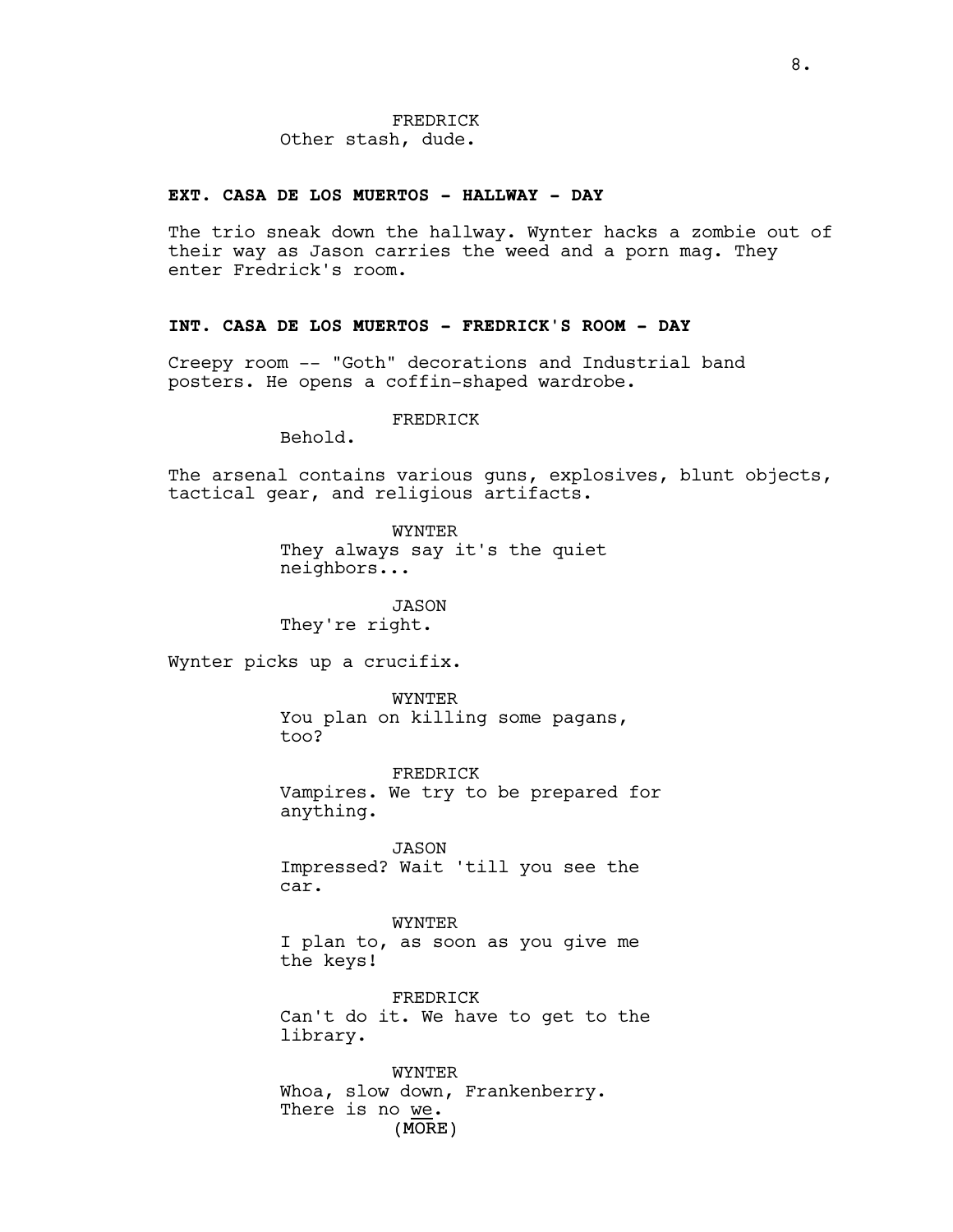#### WYNTER (CONT'D)

Someone needs my help, and since my ex stole my car, that hearse is my best shot of helping her.

Wynter snatches a crossbow.

#### FREDRICK He stole it?

WYNTER I tried to stop him but...

# **INT. WYNTER'S HOUSE - LIVING ROOM - TWO HOURS AGO - DAY**

STONE (23), chiseled body, high-and-tight haircut, and dog tags over his tank top, runs around frantically.

> STONE We have to go. We have to get to the base, now!

Stone heads toward an end table with a keyring on them. Wynter jumps in his way.

WYNTER

Okay. But not without Peaches. She needs me, Stone!

Stone wipes sweat from his brow, catches his breath.

STONE

Of course, pumpkin. I could never abandon your mother figure who doesn't approve of me in a time of global crisis. Now, why don't you go pack a few essentials for the trip? Some snacks, a first aid kit, and -- oh! The good toilet paper.

Wynter smiles.

WYNTER

Sure.

She hugs Stone and gives him a peck on the cheek.

### **INT. WYNTER'S HOUSE - KITCHEN - MOMENTS LATER**

Wynter makes peanut butter and jelly sandwiches.

CAR TIRES SQUEAL IN THE DISTANCE.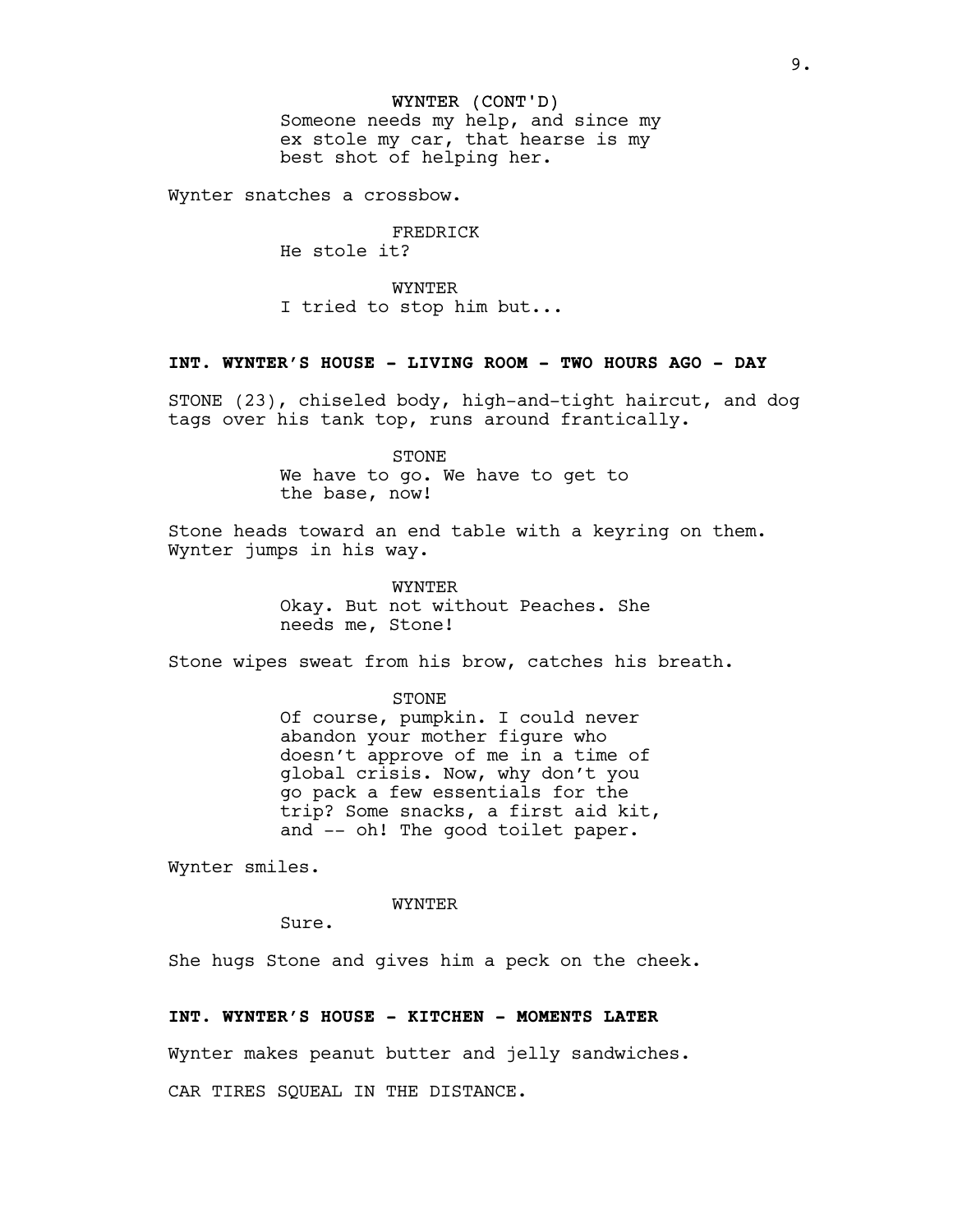### **INT. WYNTER'S HOUSE - LIVING ROOM - MOMENTS LATER**

Wynter emerges from the kitchen, butter knife in one hand, a slice of jelly-drenched bread in the other.

A few rolls of toilet paper lead a trail to the open front door. Some drawers are ajar, and Wynter's keys are missing. In their place: a note that reads "Sorry. Love you! – S."

Wynter scowls, shakes, and squeezes her half-sandwich until jelly squirts out.

### **INT. CASA DE LOS MUERTOS - FREDRICK'S ROOM - PRESENT - DAY**

Wynter sighs.

WYNTER He's ex-military. He overpowered me. Regardless, I have to save her!

JASON

Who?

WYNTER My mom... Sort of.

Wynter softens.

FREDRICK Where is she?

WYNTER Diamond Cutter's.

JASON

Diamond Cutter's? The titty bar? Wait... Are you blond sometimes? Oh shit! You're Wynter Starr! You're that really mean stripper!

Wynter aims the crossbow at Jason's crotch.

WYNTER Exotic. Dancer.

JASON (meekly) I'm sure you're very graceful.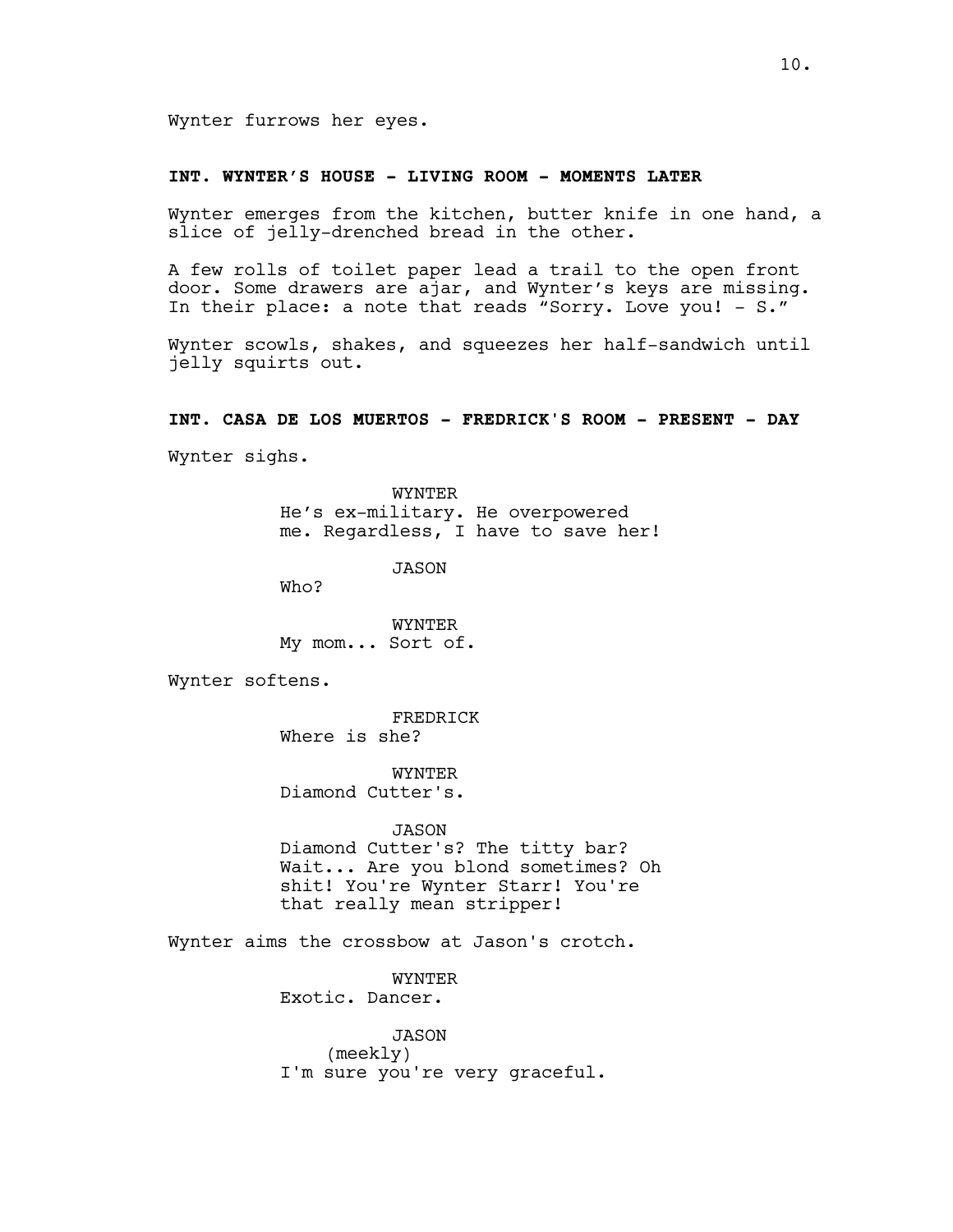FREDRICK Diamond Cutters is only a few blocks from the library.

JASON That's disturbing.

### FREDRICK

Let's go! And make sure nobody bites you. If I've learned anything from fifty years of zombie stories, it's that, if they break the skin, you become one of them!

#### JASON

So, hypothetically speaking, if I bite one of them, will they turn into someone like me?

#### WYNTER

Don't try. We don't need anymore of you.

#### JASON

Mean.

#### FREDRICK

Come on!

The trio heads for the door.

# **EXT. CASA DE LOS MUERTOS - DAY**

Glints of steel and gunfire flash through the windows. The trio emerges in tactical gear, duffel bags in tow.

Fredrick fires a machine gun, Jason slashes at a zombie with an electric chainsaw, and Wynter hacks through another with the katana.

They head for the hearse when it starts on it's own -through a broken window they see FULLER (29), a tabletop gamer with Coke-bottle glasses, twisting wires together.

> FREDRICK It's Fuller! He's stealing Lilith!

# FULLER Good luck, nerds!

Fuller flips them off and chortles. He peels out, dodging zombies on his way.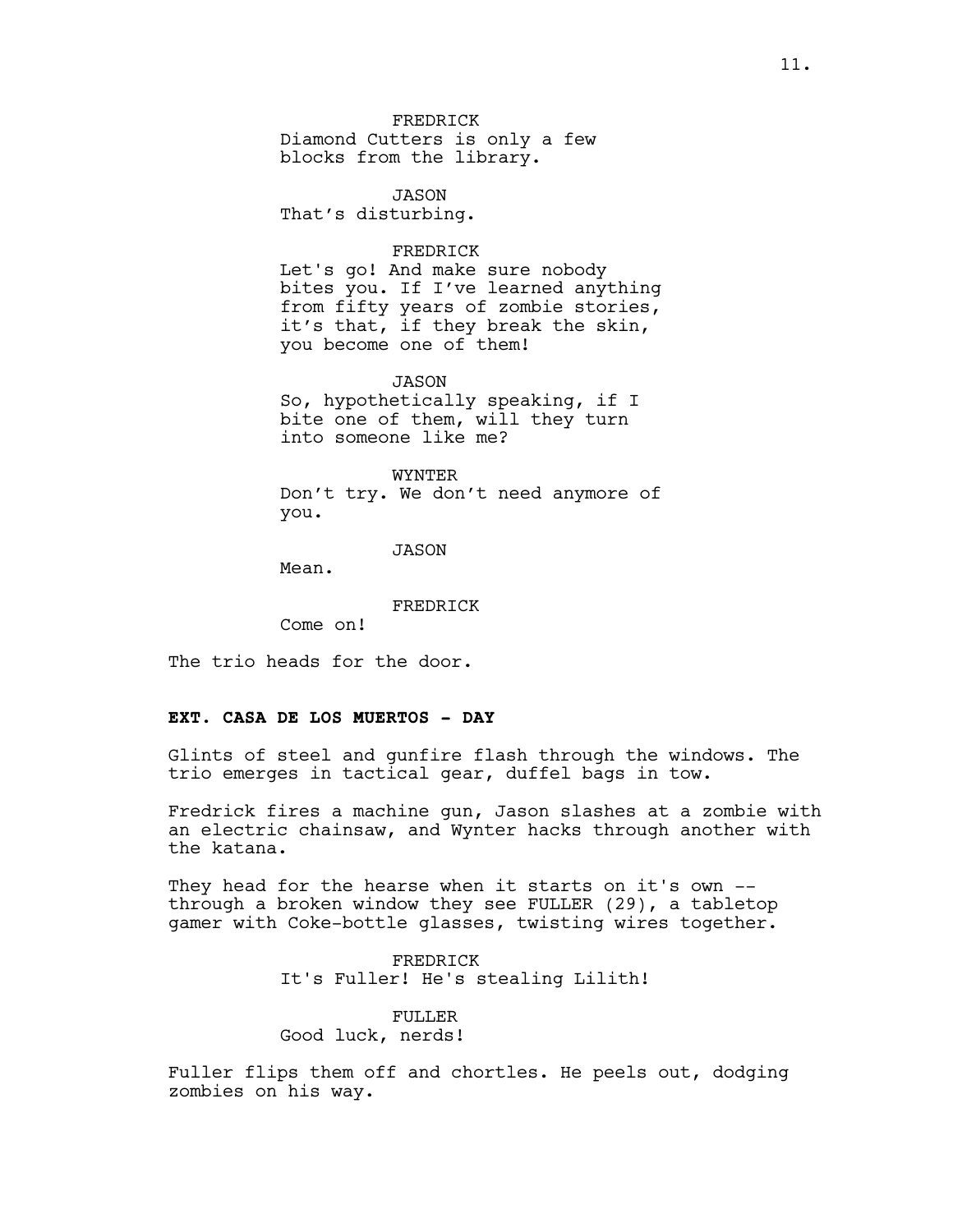JASON Hey, wait a second!

WYNTER

What?

JASON So... your mom's a stripper, too?

Wynter glares.

FREDRICK Uh, guys? Is it too late to make my birthday wish?

Jason and Wynter look back to see that they are surrounded by zombies on all sides. They raise their weapons, back-to-back.

BOOM! A METAL TRASHCAN EXPLODES ALL OVER THE STREET IN THE DISTANCE.

A late-90s station wagon speeds toward our heroes and slams onto the curb. A hubcap pops loose and flies wildly into the crowd; it decapitates a zombie.

FREDRICK

Sick.

JASON

Sick.

The station mows down a line of zombies, clearing a path. The driver's side window rolls down, and out pops a pale emo kid with stringy auburn hair. This is MIKEY BEE (23).

> MIKEY Hey, guys. Sorry I'm late. Hella traffic.

> > FREDRICK

Mikey Bee!

JASON The invitation said five o'clock, but I guess it's whatever.

Fredrick covers his friends with gunfire while Jason and Wynter load the duffle bags into the trunk.

Fredrick points at a dent and a busted headlight.

FREDRICK Bro, your mom's gonna kill you.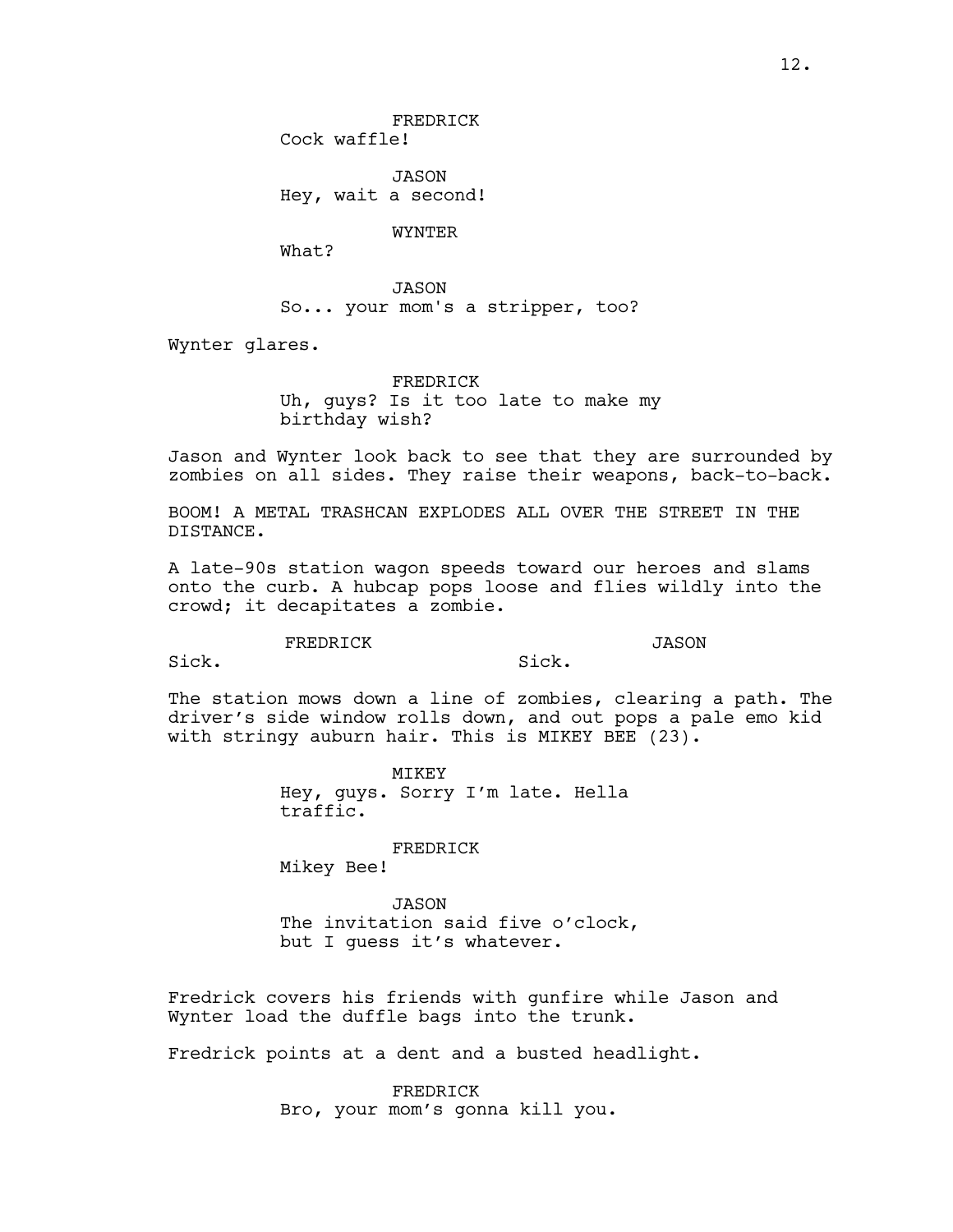She's been saying that for years.

Fredrick hops into the front passenger seat. Jason and Wynter hop in the back, one on each side.

#### **INT. STATION WAGON - CONTINUOUS**

Jason sits on the left, Wynter on the right. MRS. BEE (46) sits centered in the backseat, safely belted, and drunkenly pointing a bottle of vodka at her son.

> MRS. BEE You're damn right! Should've just let me drive.

> JASON Oh, hey Mrs. Bee! This is Wynter, our new stripper friend.

Wynter growls.

MIKEY Have we met? You look kind of familiar --

Zombies swarm the station wagon, flailing their dead arms against it, groaning and chomping at the windows.

MIKEY

Oops. Hold on.

Mikey flicks on his turn signal.

#### **EXT. CASA DE LOS MUERTOS - DUSK**

The station wagon squeals back onto the street, changes course, and accelerates forward. The wagon dodges random street zombies who wander about.

# **INT. STATION WAGON - DUSK**

Mikey sighs.

MIKEY What the hell is all this?

WYNTER (thumb at Jason) Your idiot friend here raised the dead with an evil spell.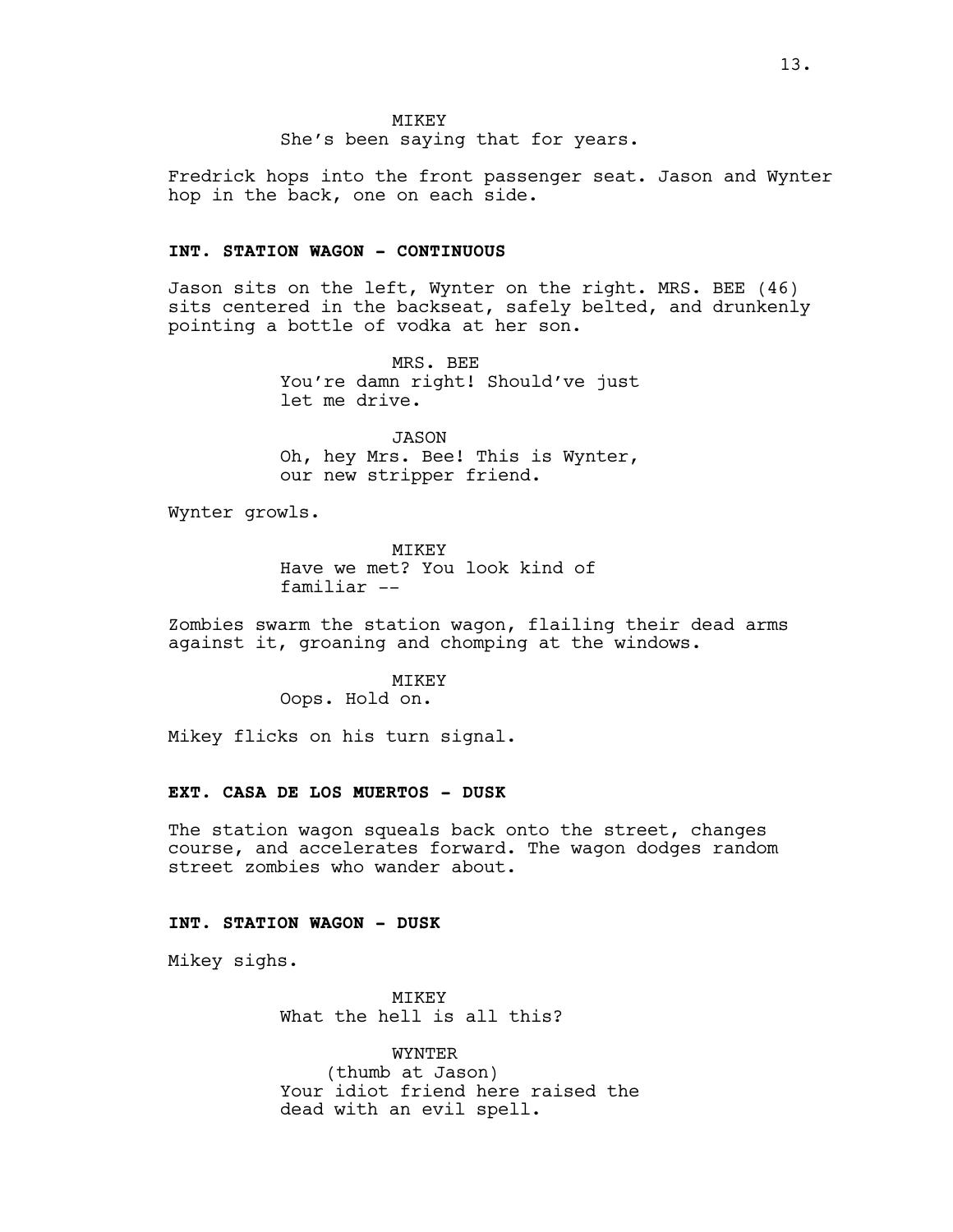MIKEY Jason? He once got high and ate two packages of Oreos in one sitting --

JASON Three packages.

MIKEY How the hell did he raise the dead?

#### FREDRICK

It's along story. But if we can get to the library, we might be able to find a way to reverse it.

WYNTER Right after we make a stop somewhere.

### MIKEY

Where? Like, where can we even go that's safe? The police station?

MRS. BEE (hiccup) No! I got warrants.

WYNTER We have to go to Diamond Cutter's!

#### MIKEY

The titty bar?

WYNTER

Why does everyone keep... (sigh) Yes, the titty bar!

MRS. BEE Okay, but we should stop by an ATM.

#### MIKEY

No, Ma. You got eighty-sixed for fighting, remember?

### FREDRICK

(to Bee) You broke a beer bottle off in the bouncer's eye socket.

### WYNTER

That was you?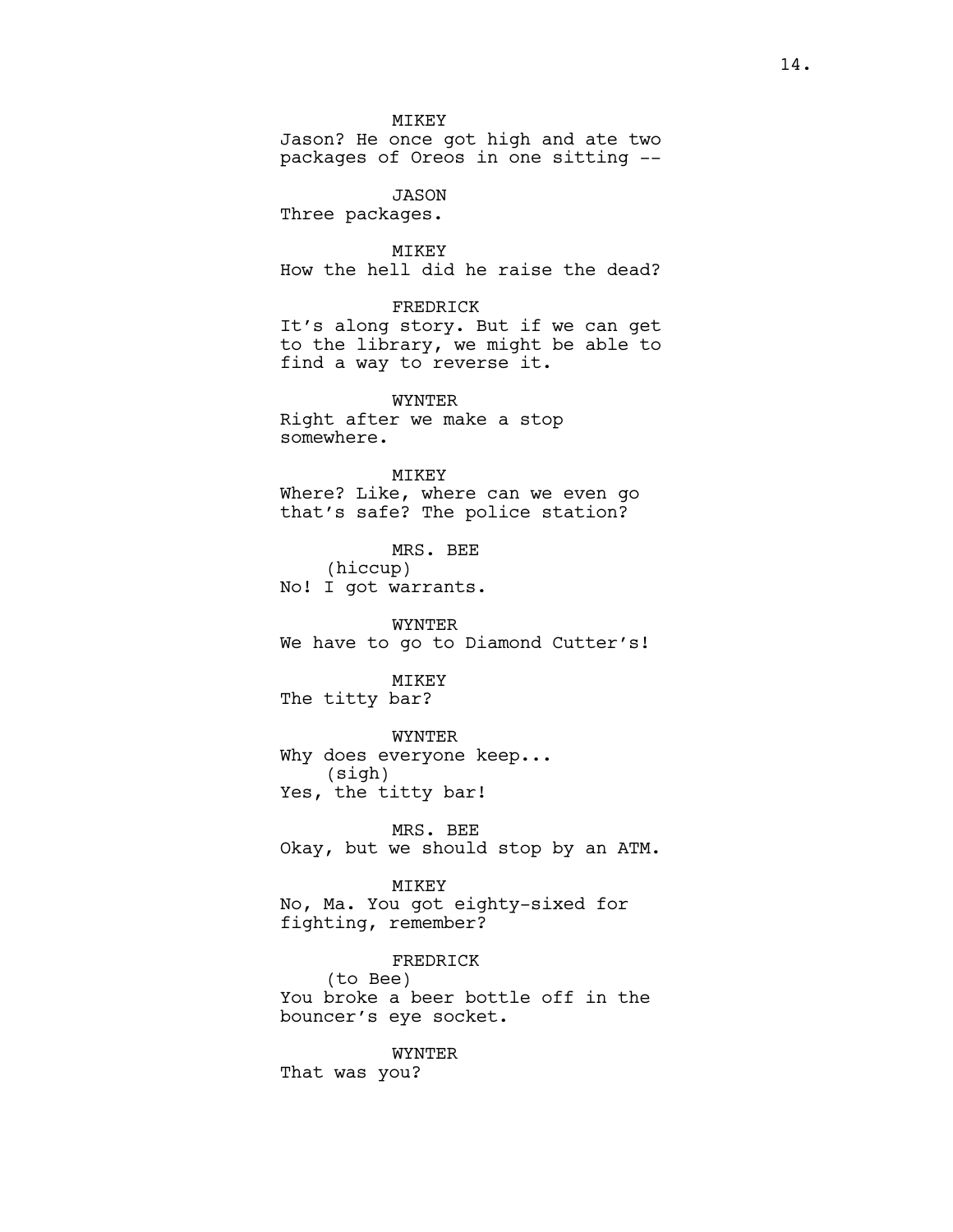MRS. BEE (shrug) Still got his teeth, too.

JASON Best twenty-first birthday ever.

Fredrick and Jason fist-bump.

WYNTER You know what? Just drop me off here, I'll walk the rest of the way. You don't even have to stop. I'll just tuck and roll.

MIKEY You want to go to the strip club that bad?

WYNTER It's more to get away from you fuckers, but sure, go with that.

FREDRICK Whoah -- look out.

MIKEY

I see 'em.

Mikey speeds up and mows through a couple of lanky, filthy looking figures in the street. Blood splatters on the windshield, but the station wagon presses on.

Fredrick, Jason, and Wynter gasp.

**MTKEY** 

What?

FREDRICK I think those were just hipsters...

Mikey keeps driving, eyes fixed on the road. He turns on the windshield wiper to clear a blood splatter.

> FREDRICK I think those were just hipsters --

> > MIKEY

-- I heard you.

Mikey, unaffected, turns on the radio to some METAL MUSIC. The others stare ahead in a stunned silence.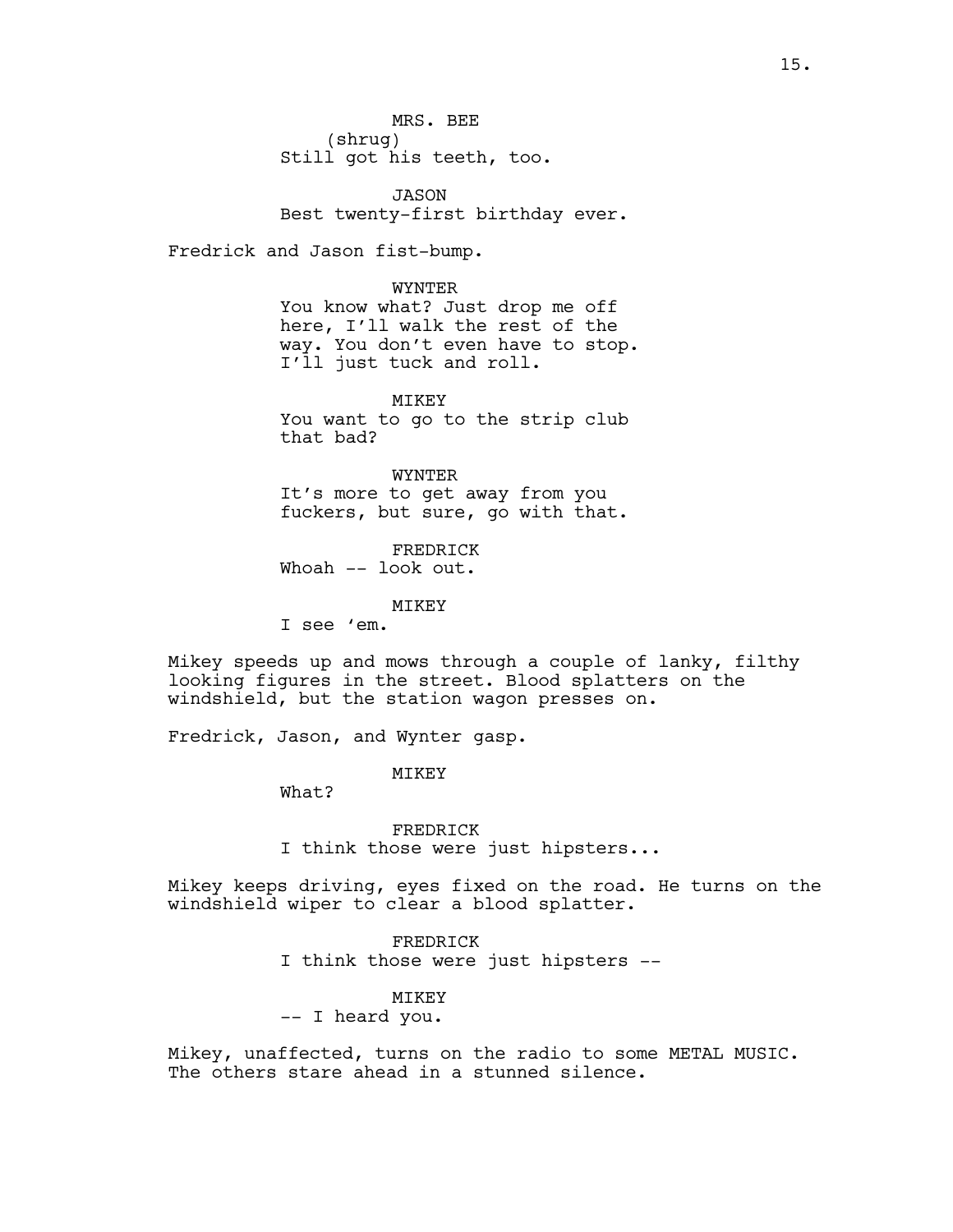## **EXT. CITY STREETS - NIGHT**

The station wagon weaves around obstacles as building fires burn and people run from zombies all throughout town.

The station wagon slows as it nears a dumpster, a motorcycle, and a three-car pile-up in the middle of the street.

> MIKEY (O.S.) Ah, crumbles.

### **INT. STATION WAGON - NIGHT**

Mikey tenses his grip on the wheel with a grimace.

WYNTER So take the sidewalk.

# MTKEY

Too much debris.

Mikey points -- there's broken glass, twisted metal, and bodies all over their only path.

MIKEY

I guess we'll double back...

A bus bolts out of nowhere and crashes behind the station wagon. The bus door opens, and a hoard of zombies pile out as if this was their stop. All entrances are blocked.

> FREDRICK Jason, you still got that weed?

Jason nods and frisks his cargo pockets.

WYNTER We're only a couple of blocks from Diamond Cutter's. If we take the alleys, we'll make it.

JASON By the end of happy hour.

FREDRICK

Sweet.

**MTKEY** Okay, it's settled then.

Mikey pulls a crowbar out from under his seat.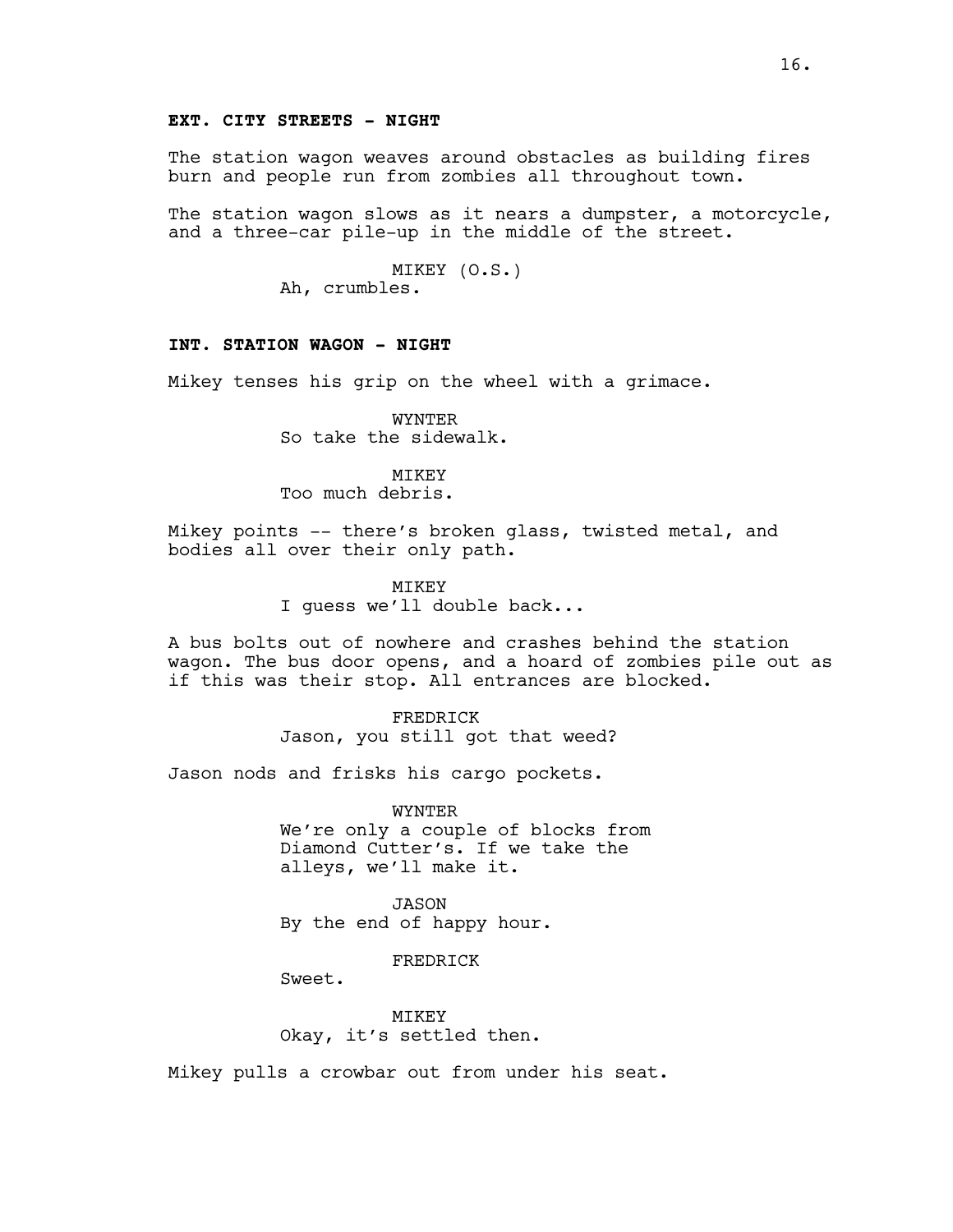# **EXT. CITY STREETS - NIGHT**

Fredrick, Jason, Wynter, and Mikey pop out of the car, weapons drawn. Mrs. Bee slowly drags herself out of the backseat with her bottle of Tito's.

#### MIKEY

#### Ma, you need a weapon?

Mrs. Bee chugs the remains of the bottle, smashes it on the car, and retains the neck and sharp edges attached to it.

### MIKEY

Good enough.

#### **WYNTER**

Let's go!

Only a few zombies stumble around along the way.

Fredrick leads the charge, picking off zombies with head strikes from the butt of his gun.

Wynter and Jason hack the zombies closing in. Mikey trails behind, but the group gets separated as zombies move in from all directions.

## **EXT. DIAMOND CUTTER'S - NIGHT**

Wynter turns the corner and sprints to the backdoor. Jason and Fredrick follow behind a moment later.

Wynter pounds on the door.

WYNTER Hello! Miguel? It's me! Wynter!

No answer.

#### WYNTER

Shit.

FREDRICK Maybe they closed early?

JASON Maybe they're dead?

WYNTER They're not dead!

Wynter hurries to a lockbox on the wall. She punches in a numeric code; it pops open to reveal a keyring with ten keys.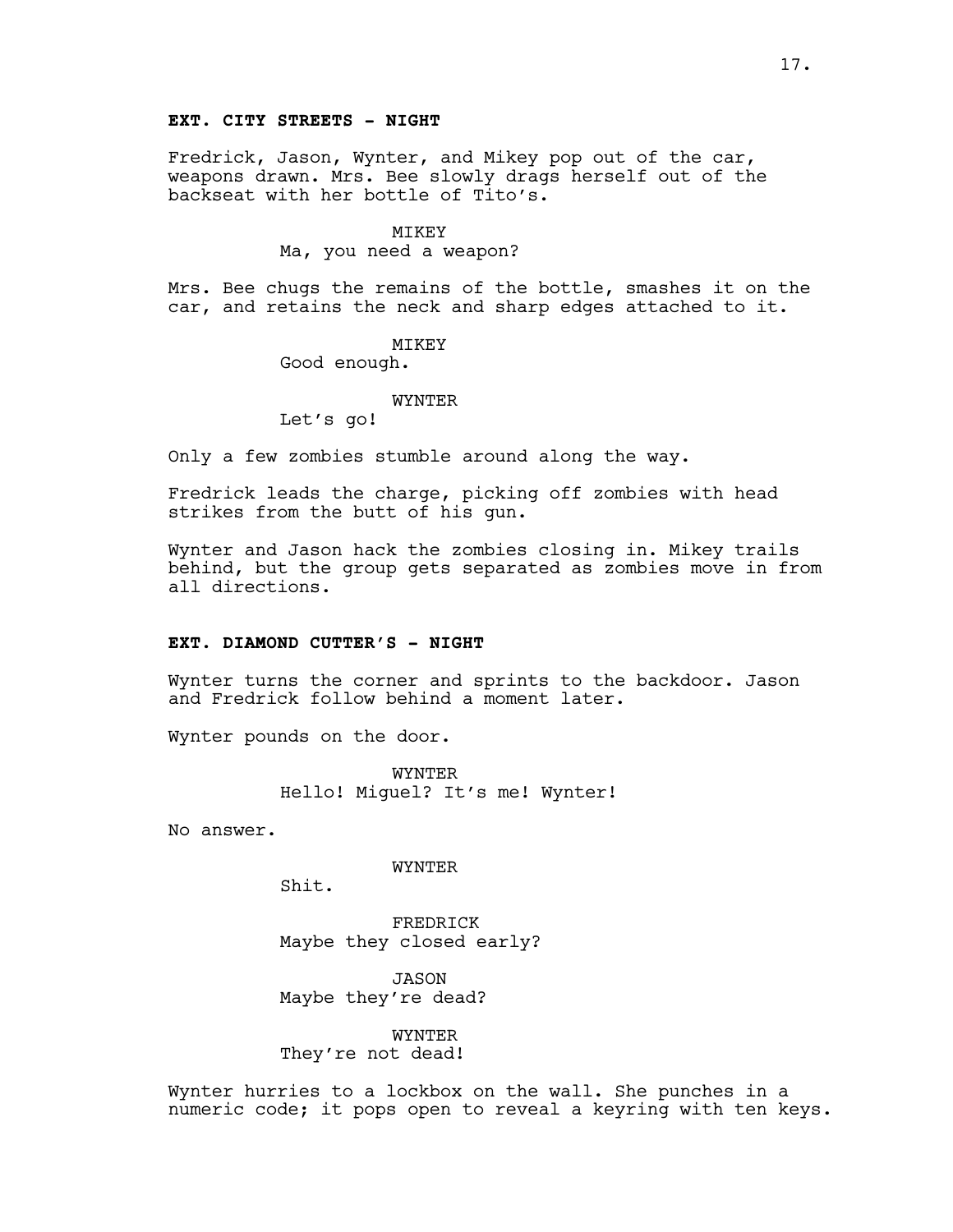Mikey jogs through the alley to his friends.

# MIKEY

Oh no. Where's Ma?

FREDRICK I thought she was with you.

## MIKEY

I thought she was with you.

The men turn back toward the alley.

Mrs. Bee stumbles and limps toward them, still wielding her broken bottle. Multiple zombies follow her.

> MIKEY Shit! They're going to get her!

### JASON

Hold up...

Jason stops Mikey from running to the rescue and points.

The zombies stumble past Mrs. Bee -- she fits in. A curious one stops and slowly examines her.

#### MIKEY

They don't think...

Mrs. Bee vomits. The curious zombie backs off in horror and continues stumbling toward Diamond Cutter's with a groan.

Wynter unlocks the backdoor.

### WYNTER

I got it!

She flings the door open. AN ALARM SOUNDS.

WYNTER Well, that's new.

More zombies emerge from the other end of the alley.

# MIKEY

# Shut it off!

Mikey's eyes dart from the door, to his mom, and back. With a deep breath, Mikey races into the growing herd of zombies.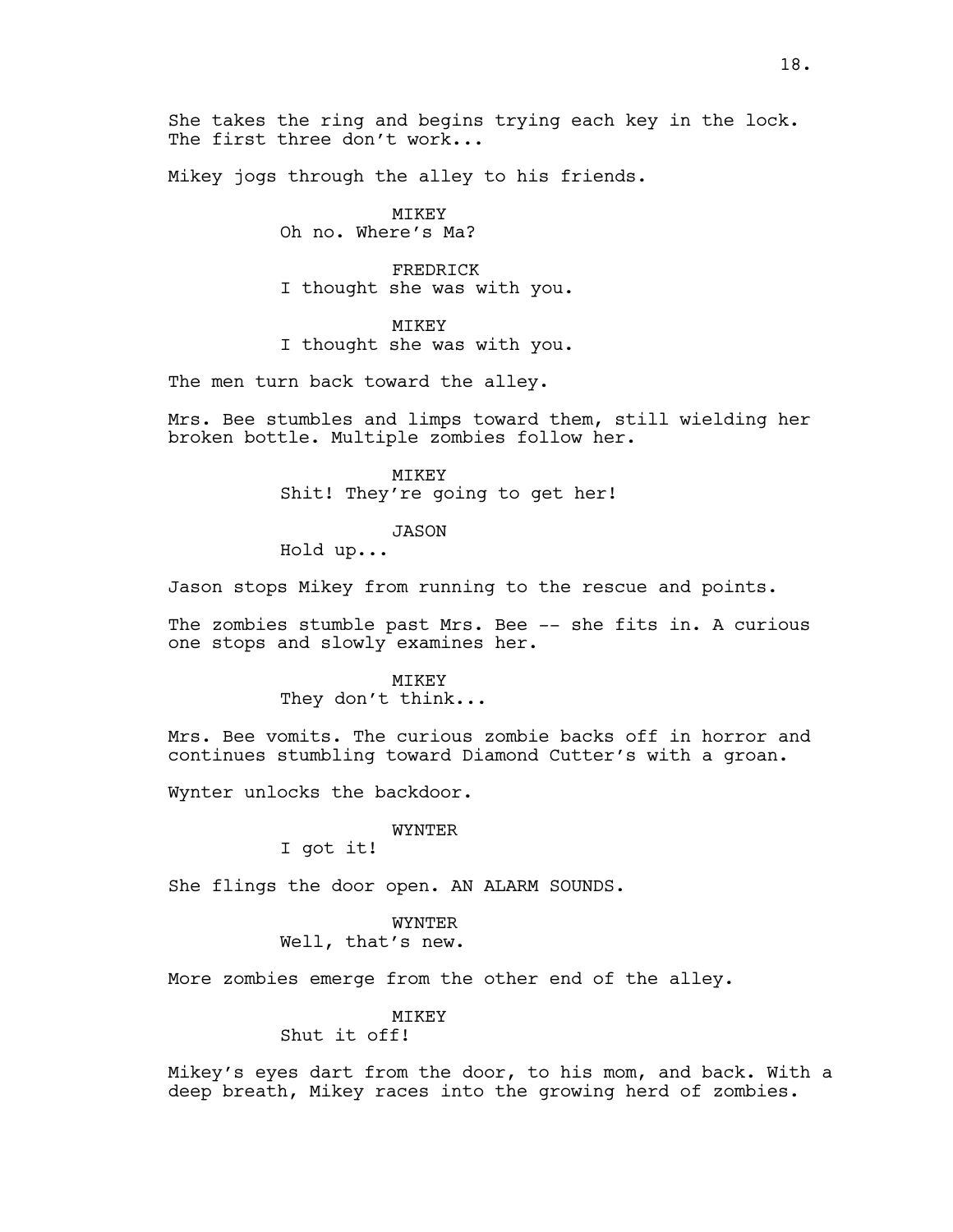### FREDRICK

Mikey!

JASON

Wait up!

They hurry after him.

#### **INT. DIAMOND CUTTER'S - NIGHT**

Wynter enters a code into the alarm system control panel just inside the door. It beeps with rejection.

WYNTER

Damn it!

Wynter sighs and races deeper into the building.

### **EXT. DIAMOND CUTTER'S - NIGHT**

Fredrick and Jason take down zombies and clear a path for Mikey and Mrs. Bee. They hurry to the open backdoor, but a single zombie stands in their path with a wicked sneer.

The ALARM cuts off, leaving an eerie silence in the alley.

Just then, GONZALES (35), a bald behemoth of a man with a long, black goatee emerges from the shadows of the doorway. The white text reading "SECURITY" is unnecessary, because this guy was clearly built to be a bouncer.

Mikey shields his mom from what will likely be a violent, bloody display.

Gonzales' large hands palm the zombie's head and crush it like an aluminum can. He studies the trespassers through his one good eye -- the other hidden behind an eye patch.

> GONZALES Leave now, or join him.

JASON It's okay, I forgot my ID anyway.

FREDRICK We came to help someone. Our friend is already inside. She works here --

GONZALES

Time's up.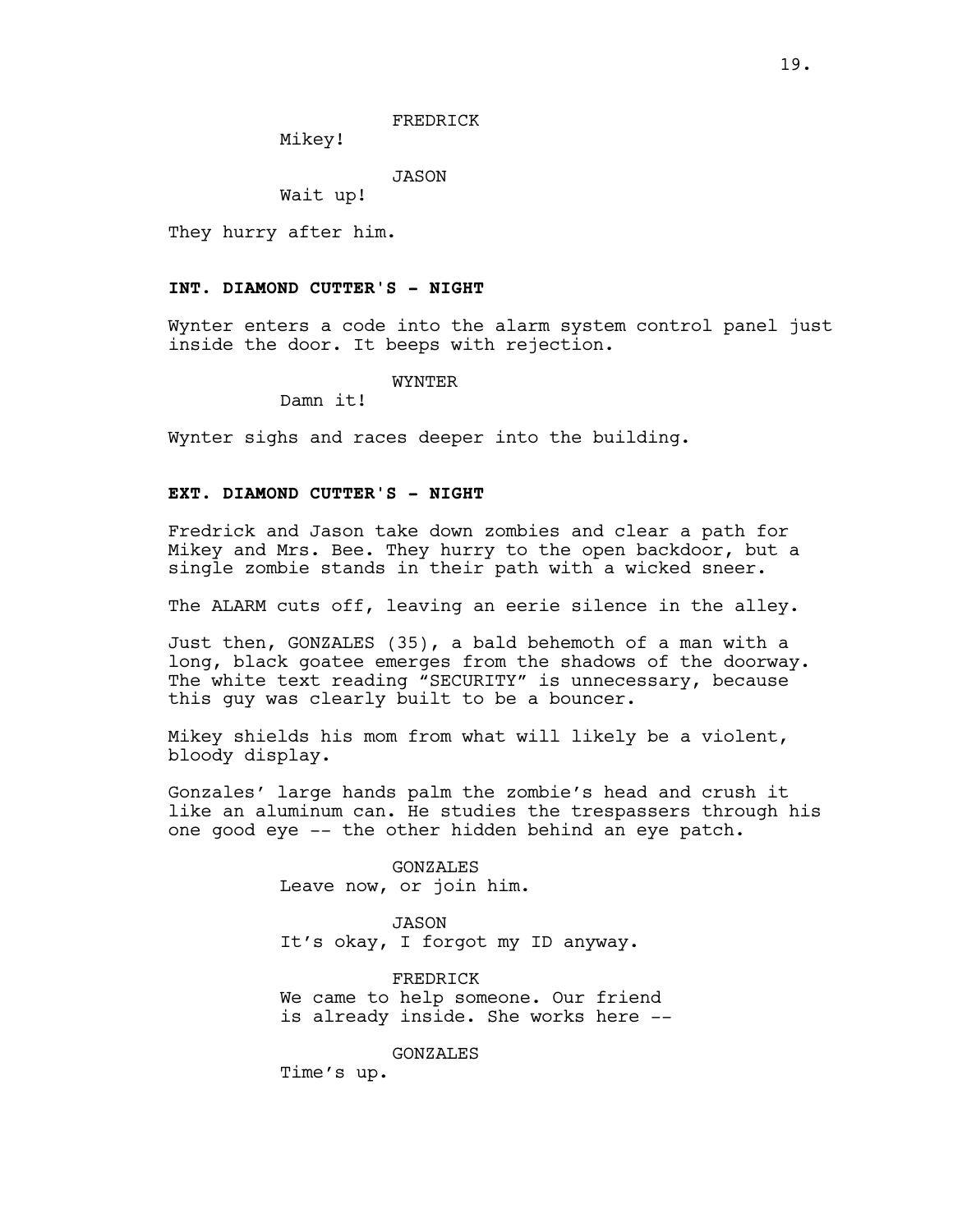Gonzales grabs Fredrick and Jason by their shirt collars and raises them to eye level.

> MRS. BEE (O.S.) He said let us in, cock monger.

Mrs. Bee pushes past Mikey and locks eye(s) with Gonzales.

Gonzales drops the fellas and takes a step back, his face filled with fear. His shaking hand moves to his eye patch.

> GONZALES Dios mio! La diabla ha veulto!

Gonzales backs up, spins toward the building, and races inside. Jason and Fredrick shrug and enter, Mikey and his mom behind them. The door slams shut.

# **INT. DIAMOND CUTTER'S - MAIN ROOM - NIGHT**

Club lights, disco balls, stages with poles, and mirrors.

Fredrick, Jason, Mikey, and Mrs. Bee enter to see a crowd of people huddled together on the main stage. A WOMAN'S SCREAMS and CROWD CHATTERING can be heard from within.

JASON

Ugh. We missed happy hour.

Wynter comes out from the crowd and sees Fredrick and Jason. She approaches.

> WYNTER Hey. I found Peaches. She's alive, just like I said she would be. Only, I may need your help with something else.

FREDRICK I'm guessing... (pointing at the crowd) ... that?

WYNTER

Yes, that. Cinnamon is going into labor, and we have to get her to the hospital.

(MORE) JASON No no no no no. Haven't you ever seen a zombie movie? The hospital is the last place we want to be.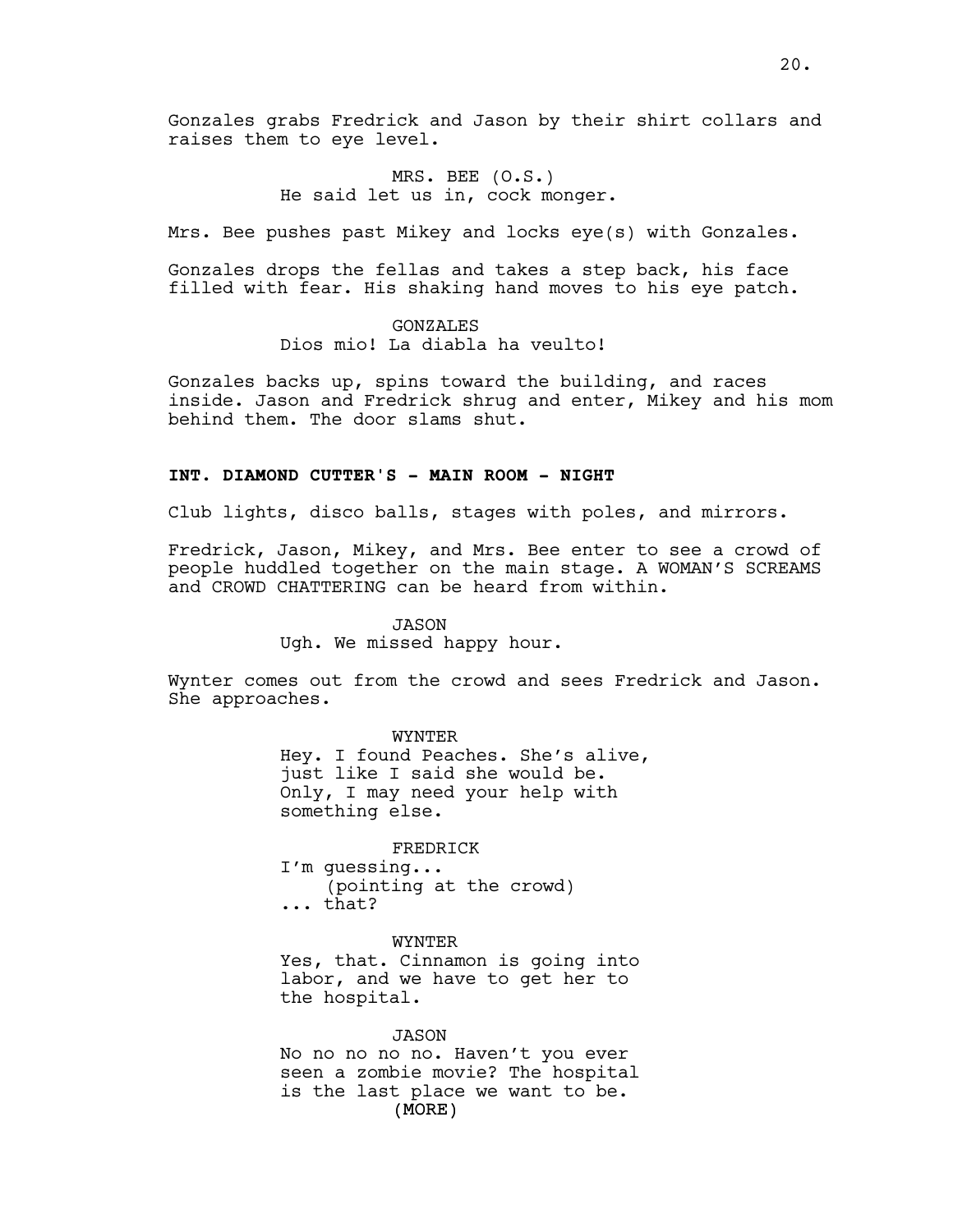### JASON (CONT'D)

That's where people go to become zombies!

WYNTER We don't have a choice!

MIKEY Actually, we might. My mom used to be a nurse.

The four look at Mrs. Bee, who dangles from a bar top as she reaches into the liquor well; she steals a bottle of rum.

Wynter sighs.

# **MOMENTS LATER**

The crowd, made up of bikini-clad strippers and a couple of security guards, part to admit Wynter and Mrs. Bee, with the guys following behind. CINNAMON (21), a sweaty, slender ginger girl with a big belly, sits up on the platform and breathes quickly.

### WYNTER

Good news. This lady used to be a nurse. Presumably decades ago, but still, it's better than nothing.

PEACHES (40s), a tough, curvy black woman with a blonde Dolly Parton hairstyle, stands and crosses her arms.

#### PEACHES

No. Not you. You got to go. I eighty-sixed you myself.

WYNTER

Look, I know Mrs. Bee caused quite a mess in the past, but --

### PEACHES

A mess? She wrecked my club. She drank all my booze. She mutilated Gonzales!

Gonzales, on the verge of tears, cowers in a nearby corner.

PEACHES Do you know what that did to my insurance?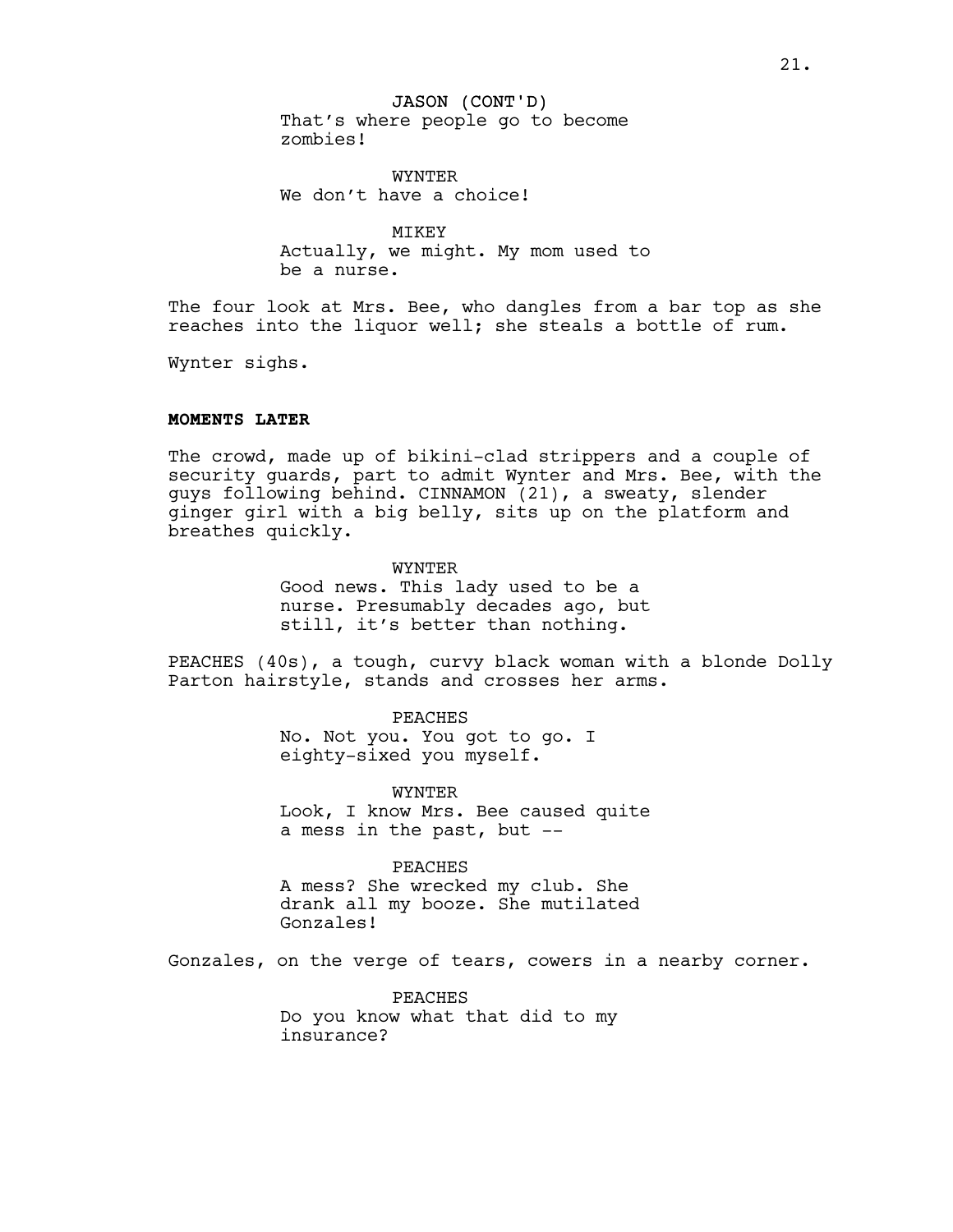#### WYNTER

I don't. But, what I do know is that Cinnamon is going into labor, and we'll never make it to the hospital in the middle of a zombie apocalypse. We're out of options, so give her a chance, huh, Peaches?

Peaches glares. She scans Mrs. Bee.

PEACHES Okay. For Cinnamon. But I think she owes a little something to Gonzales first.

MRS. BEE Pfft. Fine.

Mrs. Bee fishes into her purse, pulls out a Ziplock bag, and jiggles it in front of her face. Four teeth bounce within. Bee tosses the bag across the room to Gonzales. He yelps, grabs his mouth, and backs away from the baggie.

> PEACHES I meant an apology!

MRS. BEE Right, right. Sorry, my guy.

Mrs. Bee salutes him.

MRS. BEE Now, let's deliver this baby. I just need some bar towels, the purest alcohol you have, a bowl, and Jason's weed. (to Cinnamon) You want anything, sweetheart?

Cinnamon stops her Lamaze breathing with a look of terror.

### **EXT. DIAMOND CUTTER'S - NIGHT**

The moon shines above the gentleman's club. A dozen zombies encircle the front of the building. The Diamond Cutter's marquee light flickers above them.

### **INT. DIAMOND CUTTER'S - NIGHT**

Jason watches the crowd; CINNAMON SCREAMS O.S.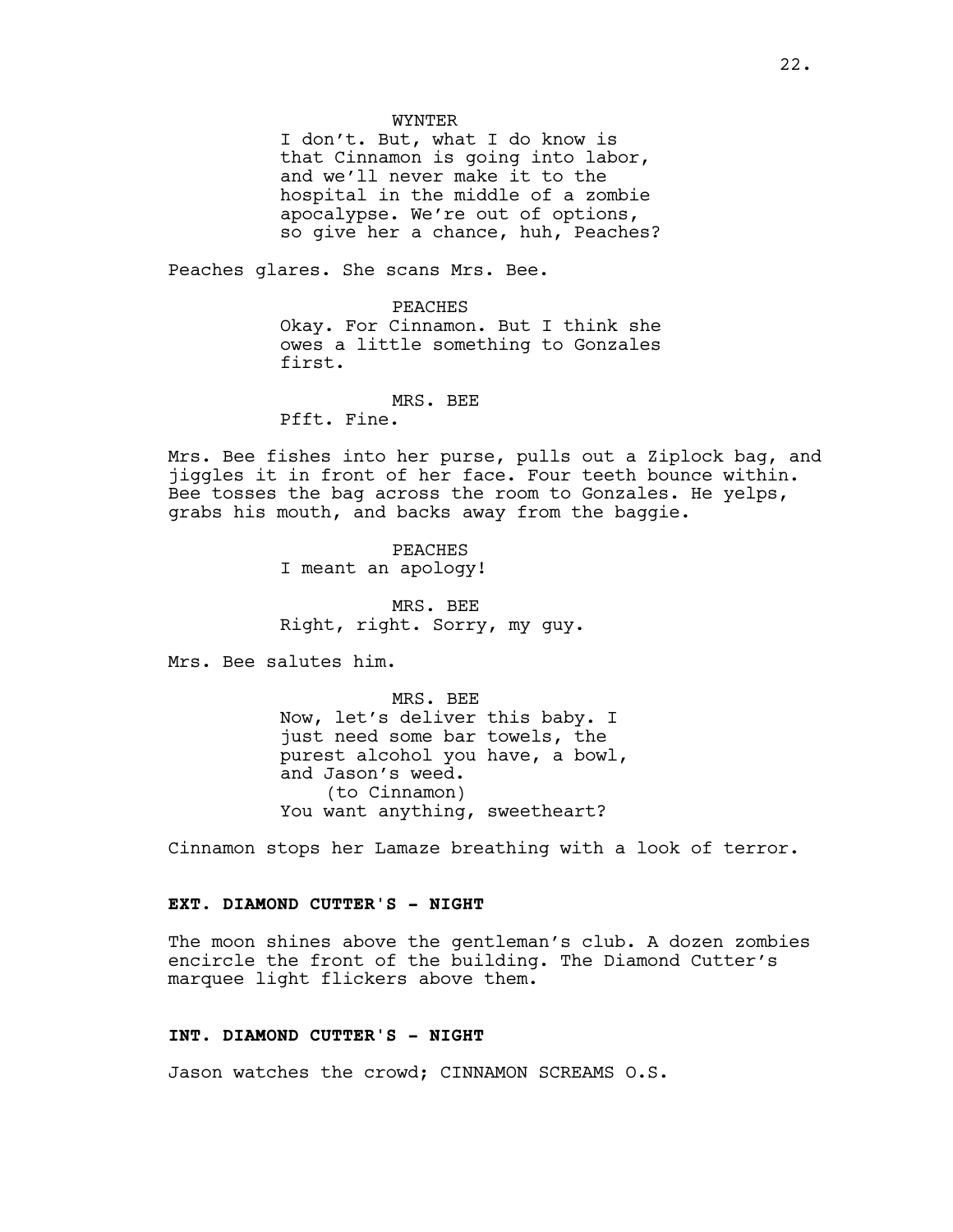JASON (to himself) Would you look at that? The miracle of life.

MRS. BEE (O.S.) Push! Come on, give it hell!

Jason picks up his cell phone and records.

JASON Wow. Nature's amazing, isn't it?

MRS. BEE (O.S.) I can see the head!

JASON

And so can I...

Jason's grin fades. He becomes pale, and his jaw drops. His eyelids flutter, and he faints.

# **INT. DIAMOND CUTTER'S - LATER**

Jason's eyes flutter open and focus on the disco ball on the ceiling. He sits up to see a group of smiling strippers as they huddle around an exhausted-looking Cinnamon and her newborn baby.

> JASON Oh shit. How long was I out?

WYNTER I'm guessing twenty-plus years.

PEACHES She's beautiful.

CINNAMON

Thank you.

PEACHES What will you name her?

### CINNAMON

I think I'll name her... Patience Bea. Patience, because she could use some. She wouldn't even let me finish my set tonight. And Bea, after the reason we made it through this, our fearless, drunk nurse, Mrs. Bee.